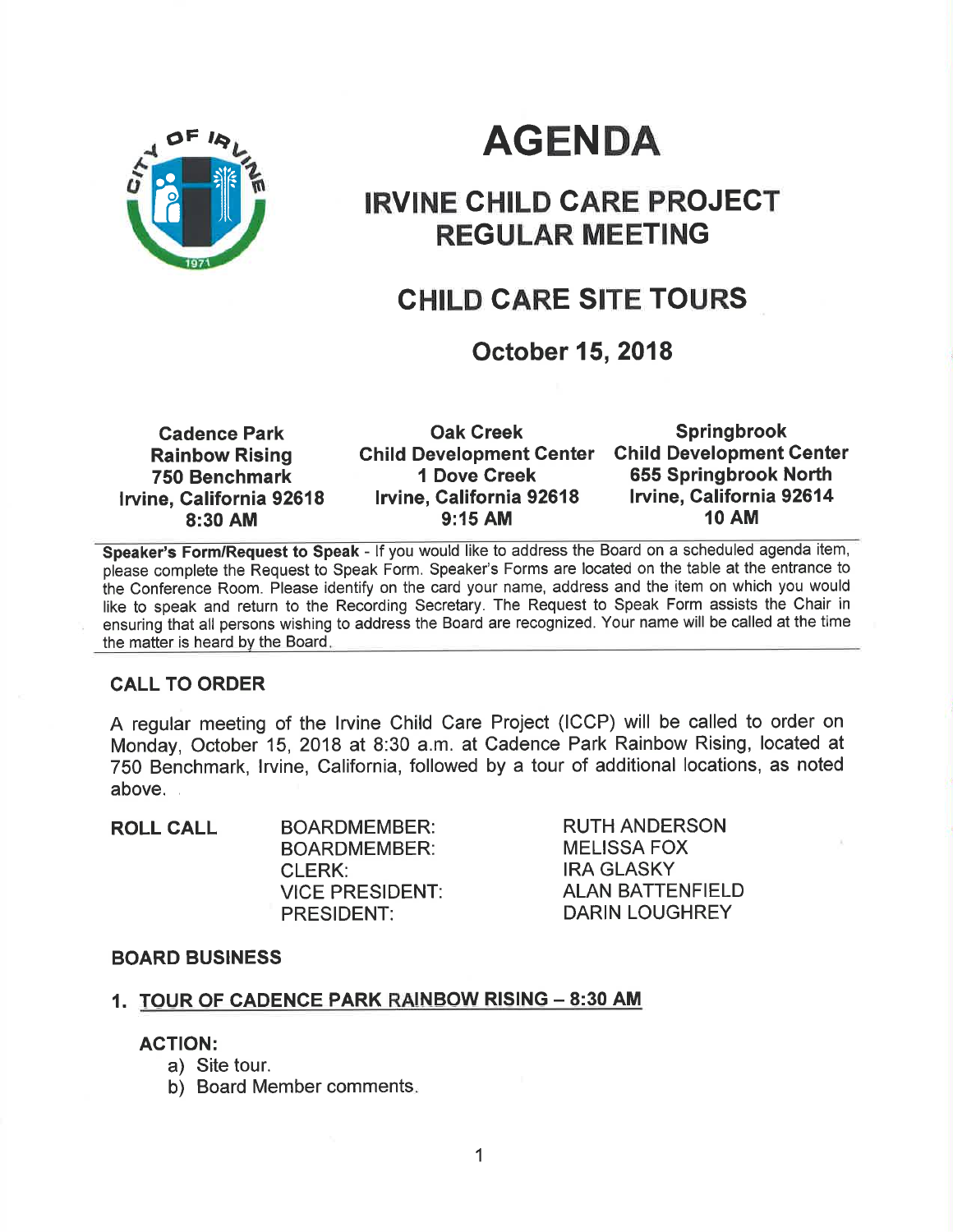### PUBLIC COMMENTS

Any member of the public may address the Board on items within the Board's subject matter jurisdiction, but which are not listed on the Agenda during PUBLIC COMMENTS. However, no action may be taken on matters that are not part of the posted agenda. PUBLIC COMME NTS are scheduled for 30 minutes and are limited to 3 minutes per person

### RECESS FOR TRAVEL TO NEXT SITE

### RECONVENE AT OAK CREEK CHILD DEVELOPMENT CENTER

### 2. TOUR OF OAK CREEK CHILD DEVELOPMENT CENTER - 9:15 AM

### AGTION:

- a) Site tour.
- b) Board Member comments.

### PUBLIC COMMENTS

Any member of the public may address the Board on items within the Board's subject matter jurisdiction but which are not listed on the Agenda during PUBLIC COMMENTS. However, no action may be taken on matters that are not part of the posted agenda. PUBLIC COMMENTS are scheduled for 30 minutes and are limited to 3 minutes per person

## RECESS FOR TRAVEL TO NEXT SITE

### RECONVENE AT SPRINGBROOK CHILD DEVELOPMENT CENTER

### 3. TOUR OF SPRINGBROOK CHILD DEVELOPMENT CENTER - 10 AM

### AGTION:

- a) Site tour.
- b) Board Member comments

### PUBLIC COMMENTS

Any member of the public may address the Board on items within the Board's subject matter jurisdiction, bui which are not listed on the Agenda during PUBLIC COMMENTS. However, no action may be taken on matters that are not part of the posted agenda. PUBLIC COMMENTS are scheduled for 30 minutes and are limited to 3 minutes per person

### ADJOURNMENT

Next Regular Board Meeting: Monday, November 5,2018, at 8:30 a.m., City of lrvine, One Civic Center Plaza, Conference Room L102, Irvine, California.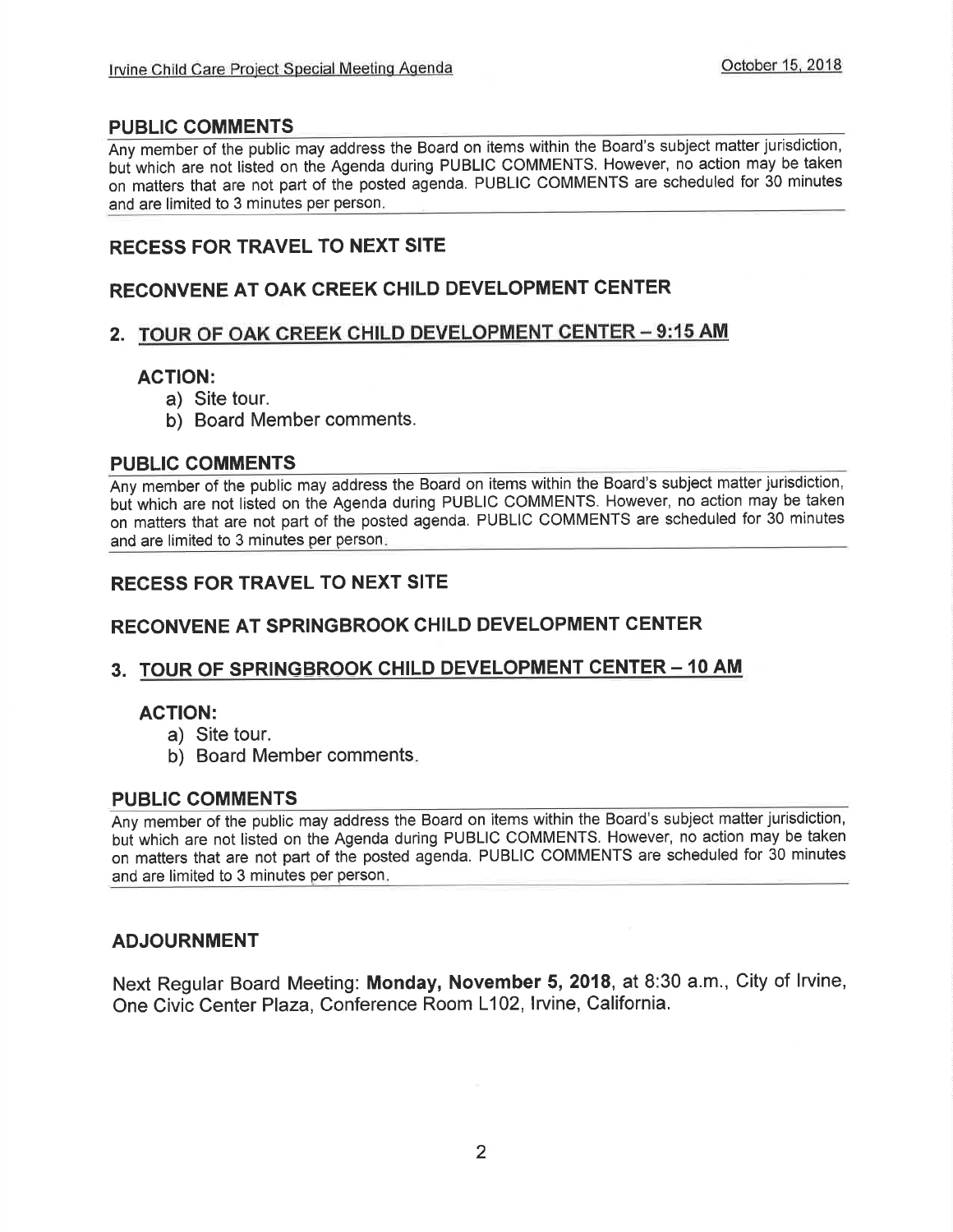#### NOTIGE TO THE PUBLIC

At 11:00 a.m., the lrvine Child Care Project will determine which of the remaining agenda items can be considered and acted upon prior to 12:00 noon and will continue all other items on which additional time is required until a future Committee meeting. All meetings are scheduled to terminate at 12:00 noon.

#### STAFF REPORTS

As a general rule, staff reports or other written documentation have been prepared or organized with respect to each item of business listed on the agenda. Copies of these materials are on file with the lrvine Child Care Project liaison and are available for public inspection and copying once the agenda is publicly posted, (at least 72 hours prior to a regular lrvine Child Care Project meeting).

lf you have any questions regarding any item of business on the agenda for this meeting, or any of the staff reports or other documentation relating to any agenda item, please contact lrvine Child Care Project liaison at (949) 724-6690.

#### SUPPLEMENTAL MATERIAL RECEIVED AFTER THE POSTING OF THE AGENDA

Any supplemental writings or documents distributed to a majority of the lrvine Child Care Project regarding any item on this agenda after the posting of the agenda will be available for public review in the Community Services Department, One Civic Center Plaza, Irvine, California, during normal business hours. In addition, such writings or documents will be made available for public review at the respective public meeting.

#### SUBMITTAL OF INFORMATION BY MEMBERS OF THE PUBLIC FOR DISSEMINATION OR PRESENTATION AT PUBLIC MEETINGS Written Materials/handouts:

Any member of the public who desires to submit documentation in hard copy form may do so prior to the meeting or at the time he/she addresses the lrvine Child Care Project Board. Please provide 15 copies of the information to be submitted and file with the Recording Secretary at the time of arrival to the meeting. This information will be disseminated to the lrvine Child Care Project at the time testimony is given.

#### CITY SERVICES TO FACILITATE ACCESS TO PUBLIC MEETINGS

AMERICANS WITH DISABILITIES ACT: It is the intention of the City of Irvine to comply with the Americans with Disabilities Act (ADA) in all respects. lf, as an attendee or a participant at this meeting, you will need special assistance beyond what is normally provided, the City of lrvine will attempt to accommodate you in every reasonable manner. Please contact lrvine Child Care Project liaison at 949- 724-6690 at least 48 hours prior to the meeting to inform us of your particular needs and to determine if accommodation is feasible. Please advise us at the time if you will need accommodations to attend or participate in meetings on a regular basis.

#### COMMUNICATION DEVICES

To minimize distractions, please be sure all personal communication devices are turned off or on silent mode.

#### MEETING SCHEDULE

Regular meetings of the lrvine Child Care Project are held on the second Monday of each month at 8:30 a.m. unless otherwise notêd. The lrvine Child Care Project Agenda is posted in the Police Department. Meeting agendas and approved minutes are kept current on the City web site at cityofirvine.org.

I hereby certify that the agenda for the lrvine Child Care Project meeting was posted at the main entrance of City Hall and in th <sup>e</sup>oostino book located ' t'\"LJt¡. tt. in the Public Safety Lobby of City Hall, One Civic Center Plaza, lrvine, California on the City's web  $\mathsf{bv} = 5:3\mathsf{D}$  p.m. as well as on October, 11, 2018

aimer berra

**Committee Secretary**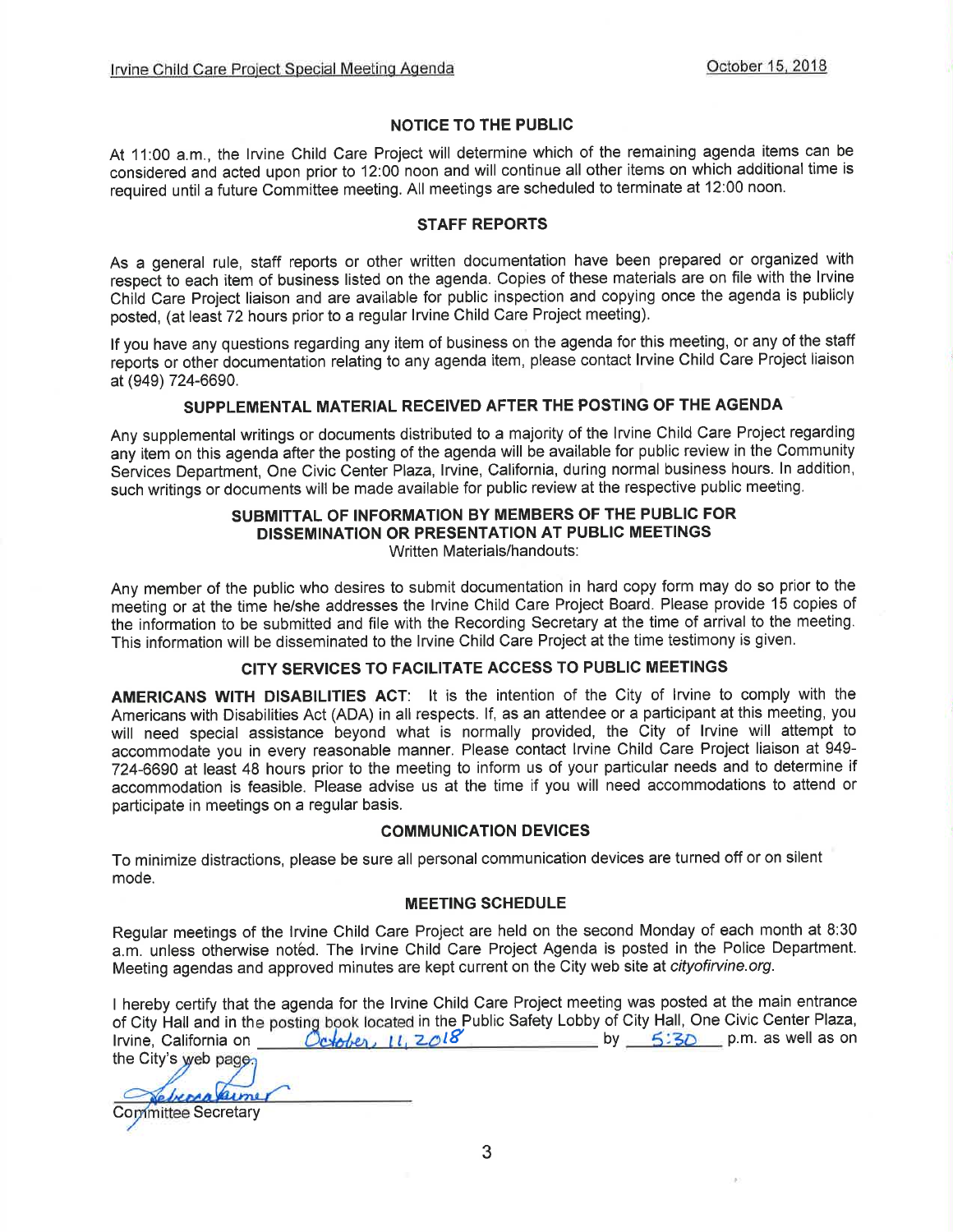

# **Cadence Park Rainbow Rising – 8:30 a.m. 750 Benchmark, Irvine, CA 92618 Phone: 949-336-6084**

**Rainbow Rising is located on the Northwest corner of the school marked with a red star; parking is in an adjacent lot and is marked in yellow.** 

**The building itself is identified with a large childcare sign.**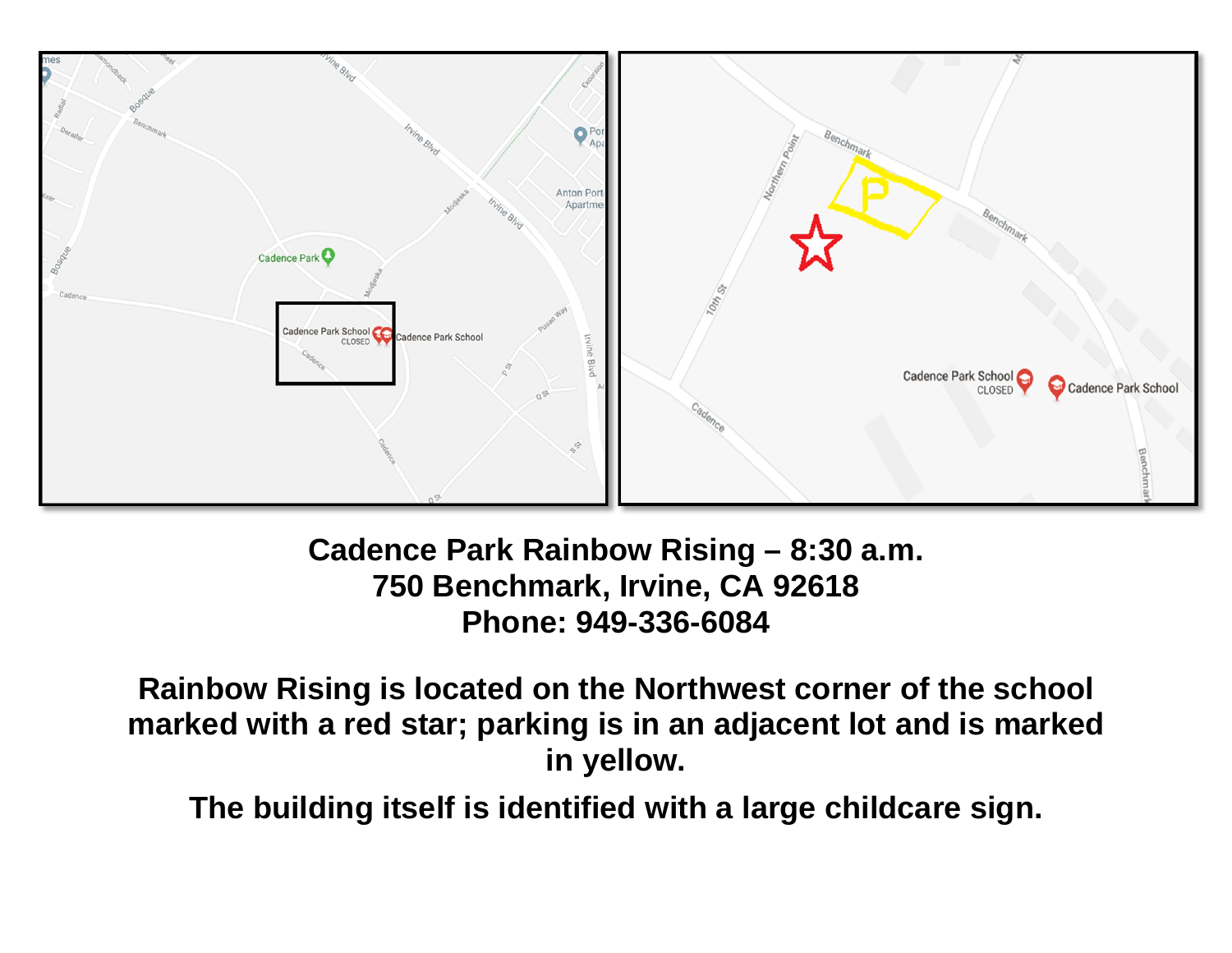

**Oak Creek Child Development Center – 9:15 a.m. 1 Dovecreek, Irvine, CA 92618 Phone 949-551-3275** 

**Oak Creek CDC is located in the building identified with a red star off Dovecreek. There is a small parking lot in front of the center. Parking is available along Dovecreek or you can park in the main parking lot.**